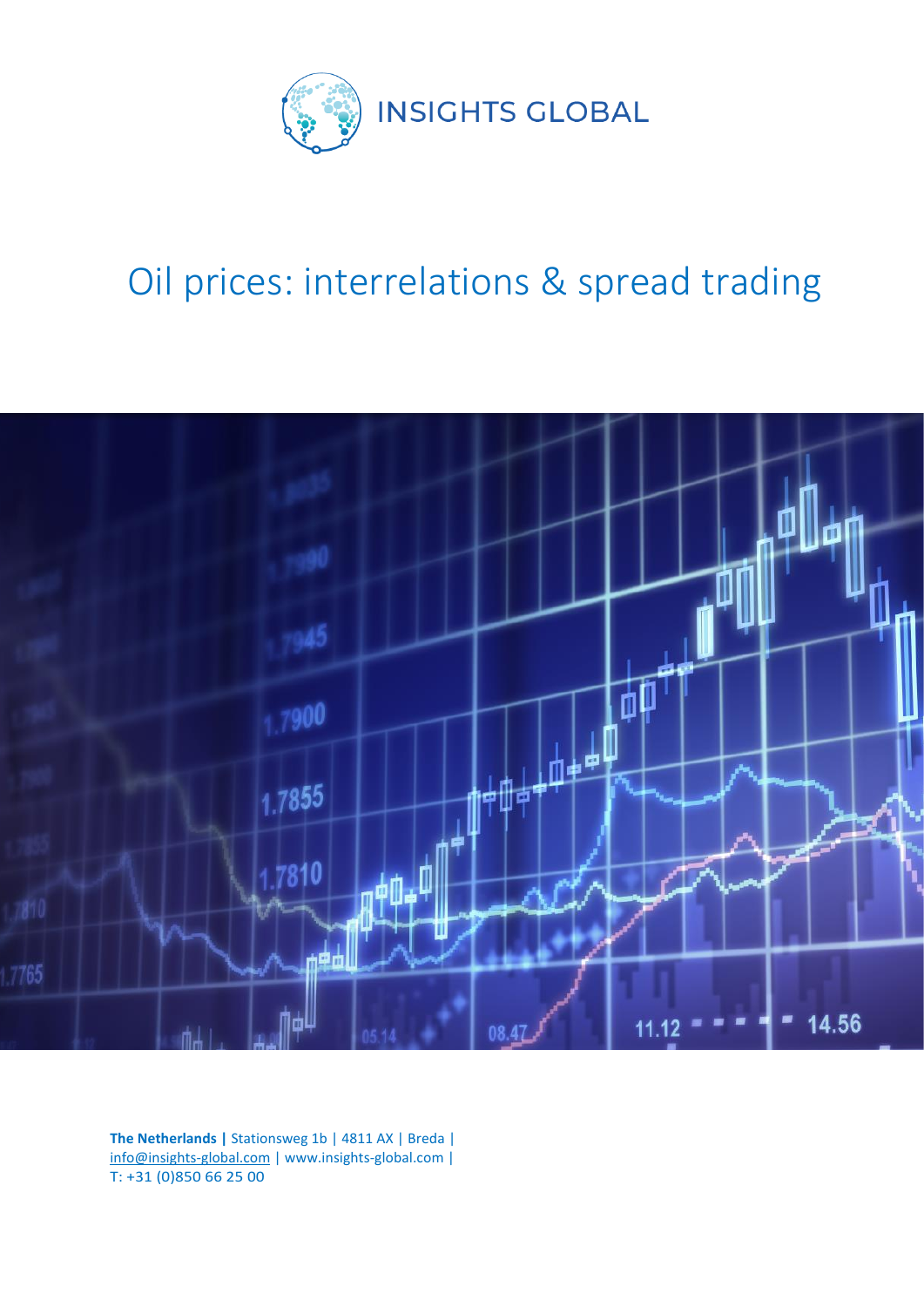

*Oil is the most widely traded commodity worldwide. Its importance is reflected in the large share in media attention where the development of oil prices are reported alongside stock indexes and foreign exchange rates. The media report on 'the oil price' as if there is one price for this heterogeneous commodity. Clearly this is not the case but how does pricing of various crude grades and oil products at various locations relate to each other? This question is analysed in this paper by utilizing econometric methods. Also the industry practice of spread trading, which is based upon these interrelations, is highlighted.* 

## **Benchmark oil prices**

First of all let's look at how oil pricing in current markets is structured. Most prices of crude and oil products are priced against benchmarks. Brent crude is such a benchmark. Crude delivered to Europe for instance is almost always priced against Brent with differentials depending on specific crude characteristics. Brent crude is produced in the North Sea and on the ICE Futures exchange futures can be traded based on this crude grade. ICE Brent crude front month futures prices are mostly used as benchmark in Europe. Another crude benchmark, mainly used in the US, is the NYMEX WTI front month futures price.

The main oil product groups, gasoline and middle distillates, also use futures prices as benchmarks. In Europe middle distillates are priced against ICE gas oil front month futures and in the US against NYMEX heating oil front month futures. Gasoline, both in Europe and the US, are priced against NYMEX RBOB front month futures. Here differentials between spot and futures prices depend on local supply and demand characteristics.

The reason why futures prices are mostly used as benchmark is because financial markets are far more liquid then physical markets and futures prices and spot prices tend to converge just before expiration of the futures contract. Also because these contracts are widely used to hedge price risk in crude and oil products markets it makes sense to use these futures prices as benchmarks.

### **Futures markets**

As we have explained futures markets play a very important role in oil pricing and in oil trading in general. Paying some more attention to these markets we will try to unravel the mechanisms that drive prices on these markets.

Futures markets are financial markets where futures contracts are traded. On a futures market oil can be traded against fixed and standardized delivery terms and conditions. The terms and conditions of delivery are documented in a contract. The price of such delivery contract is however not fixed and is determined by supply and demand. For a specific product multiple contracts are traded, each having a different delivery date in the future. For example gas oil futures, which are traded on the Intercontinental Exchange (=ICE) in London,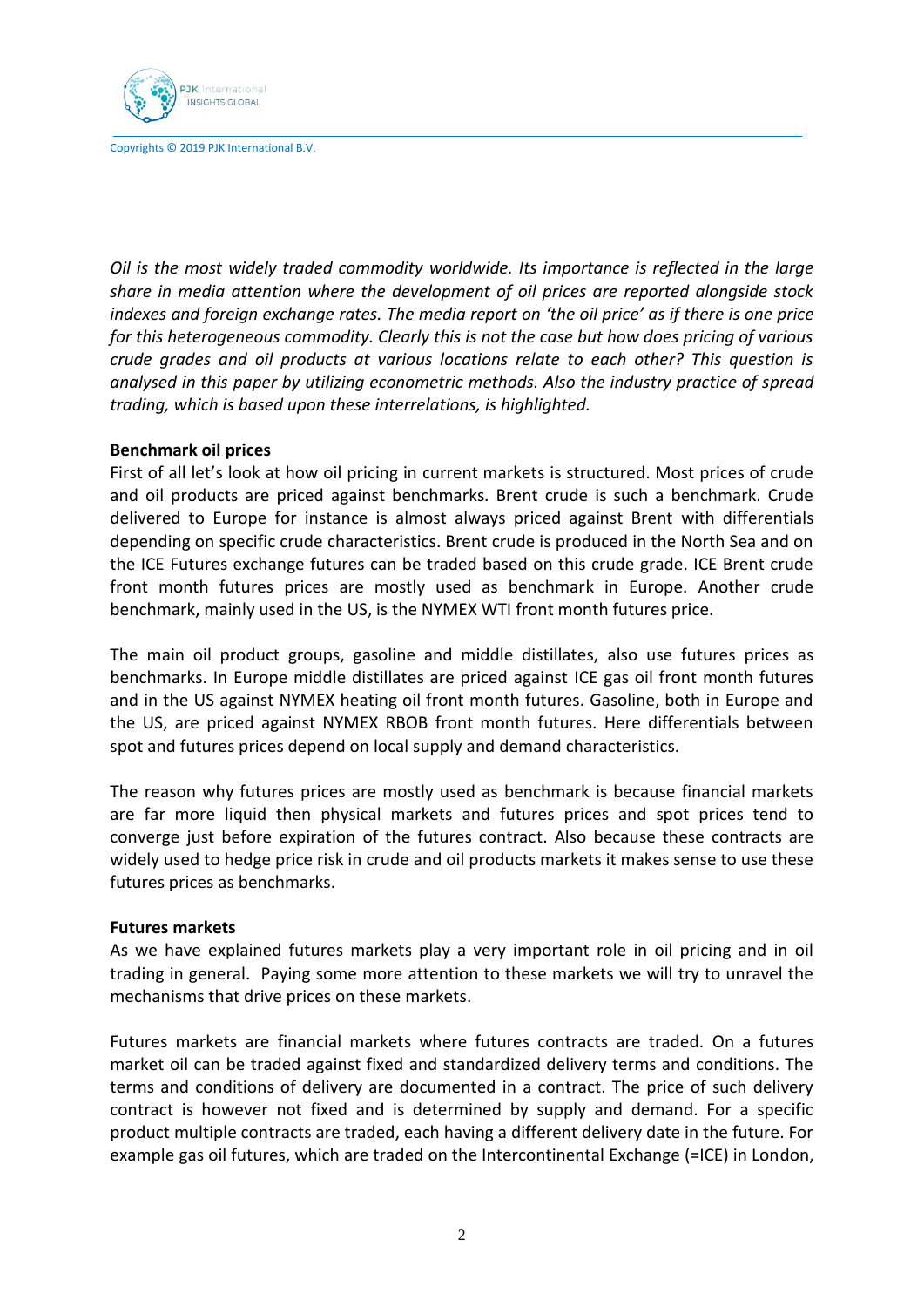

can be traded for delivery up to five years ahead. If a market participant holds onto a futures contract until it expires, it will result in a physical delivery of oil.

Trading volumes on the international futures markets are nowadays much larger then in physical markets. Futures markets have an important economic function. On futures markets producers, refiners and traders can hedge their price risk. Risk is transferred from risk adverse "hedgers" to speculators. These speculators try to profit from trading and use their superior market intelligence as competitive advantage. The leverage and high volatility that is accompanied with futures trading makes it even more attractive for speculators to trade. Speculators and also most hedgers are not interested in physical delivery of oil and will always close their trading positions before expiration. However, the possibility of physical delivery ensures that futures prices will converge with spot prices just before a futures contract expires. This link between spot and front month futures prices is key to the acceptance of futures prices as a suitable benchmark.

## **Analysing interrelations**

"A picture tells a thousand words." According to this wisdom we look at how various benchmark oil prices are interrelated, comparing:

- ICE Brent crude futures
- ICE Gas oil futures
- NYMEX WTI/Crude Light
- NYMEX Heating Oil
- NYMEX RBOB

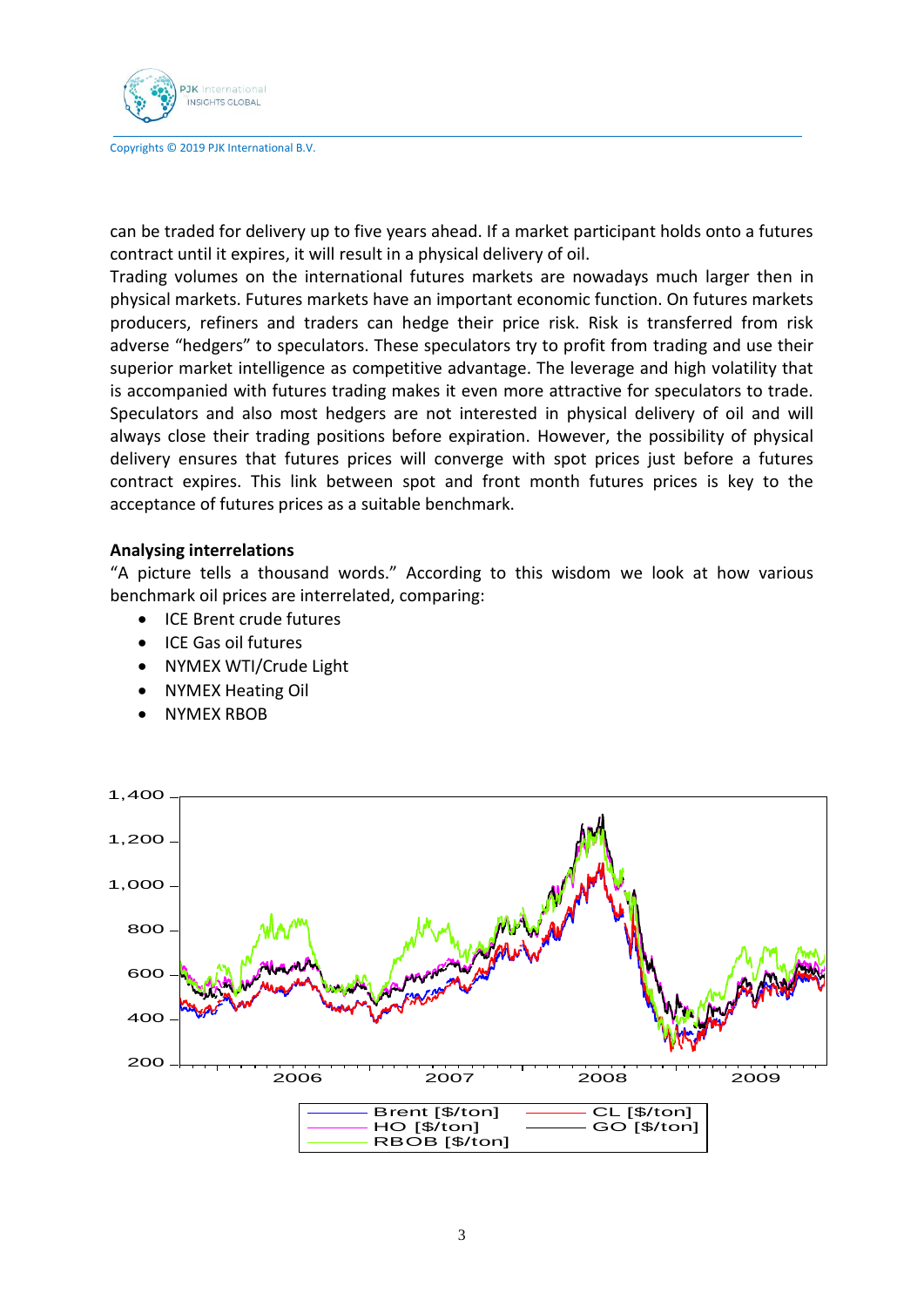

In the charts below all benchmark futures price time series are depicted. *Figure1: co-movement of benchmark oil futures prices*

It is clear that there is a common trend in all oil futures price time series. Generally speaking all price time series behave similarly and move in parallel. These time series are said to be "co-integrated". To test for this feature the Johansen co-integration rank test was applied and it turned out that four co-integration relations were present. The estimated coefficients in the four co-integration relations show a remarking pattern. It seems that the four relations are actually four well known spreads:

- RBOB crack spread (RBOB Crude Light)
- HO crack spread (HO Crude Light)
- Atlantic gas oil spread (Gas oil Heating oil)
- Atlantic crude spread (ICE Brent crude NYMEX Crude Light)

Several spreads have been calculated, which are displayed in figure 2. Looking at these spreads some irregularities can be spotted. The most obvious one is RBOB crack spread. Here it looks like there is a sort of seasonal pattern visible. Spreads have an economic interpretation.

Crack spreads for instance give the gross refining profit margin for a product and thus are influenced by relative changes in supply and demand for the specific product with respect to crude oil. For the RBOB (gasoline) crack spread the seasonal pattern is explained by the occurrence of the "US driving season" in which more gasoline is consumed compared to the rest of the year. This causes the crack spread to increase in this period. Also other factors apart from seasonal circumstances influence crack spreads. Such factors are related to refinery capacity utilization and the relative supply of crude and demand for oil products.

The Atlantic crude spread is driven by the value of quality differences between the two crude grades, by differences in supply and demand between the USA and Europe and by the cross Atlantic arbitrage conditions. The Atlantic gas oil spread is driven by differences in supply and demand between the USA and Europe and by the cross Atlantic arbitrage conditions.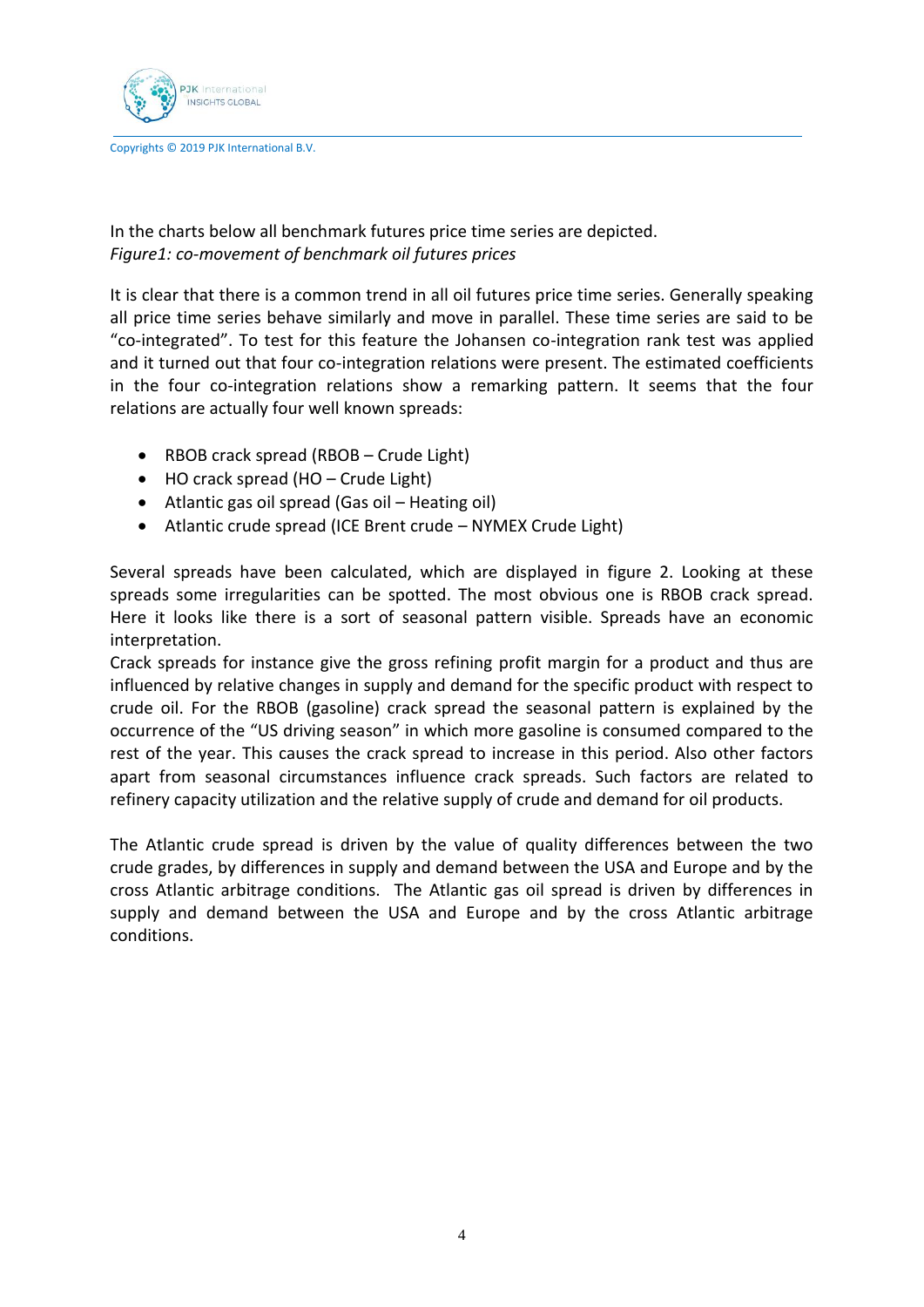



*Figure2: spreads*

## **Econometric modelling**

The impact of the various factors on spreads has been studied by applying regression analysis. In the case of RBOB and HO crack spreads sine and cosine functions to account for seasonality were added. Additionally, fundamental factors such as US gasoline and heating oil inventories and US refinery capacity utilization also added to the explanation of variance in these spreads. In the model for heating oil crack spread a level shift was added (between 2004 and 2009) to account for abnormal high crack spread. Also an AR(1) variable was added to account for the remaining serial correlations in residuals. The results turned out to be very good with  $R^2$  values ranging from 0.88 to 0.91. For all crack spread models the residuals were without unit roots thus satisfying the condition for co-integration.

In the case of both Atlantic spreads oil tanker freight rate data was used as an explanatory variable. This solution proved to work well for Atlantic heating oil / gas oil spread (Gas oil - Heating oil). The freight rate data added 0.10 in  $R^2$ . If also three subsequent autocorrelation terms are added the  $R^2$  increases to 0.51 and all autocorrelations in residuals have been